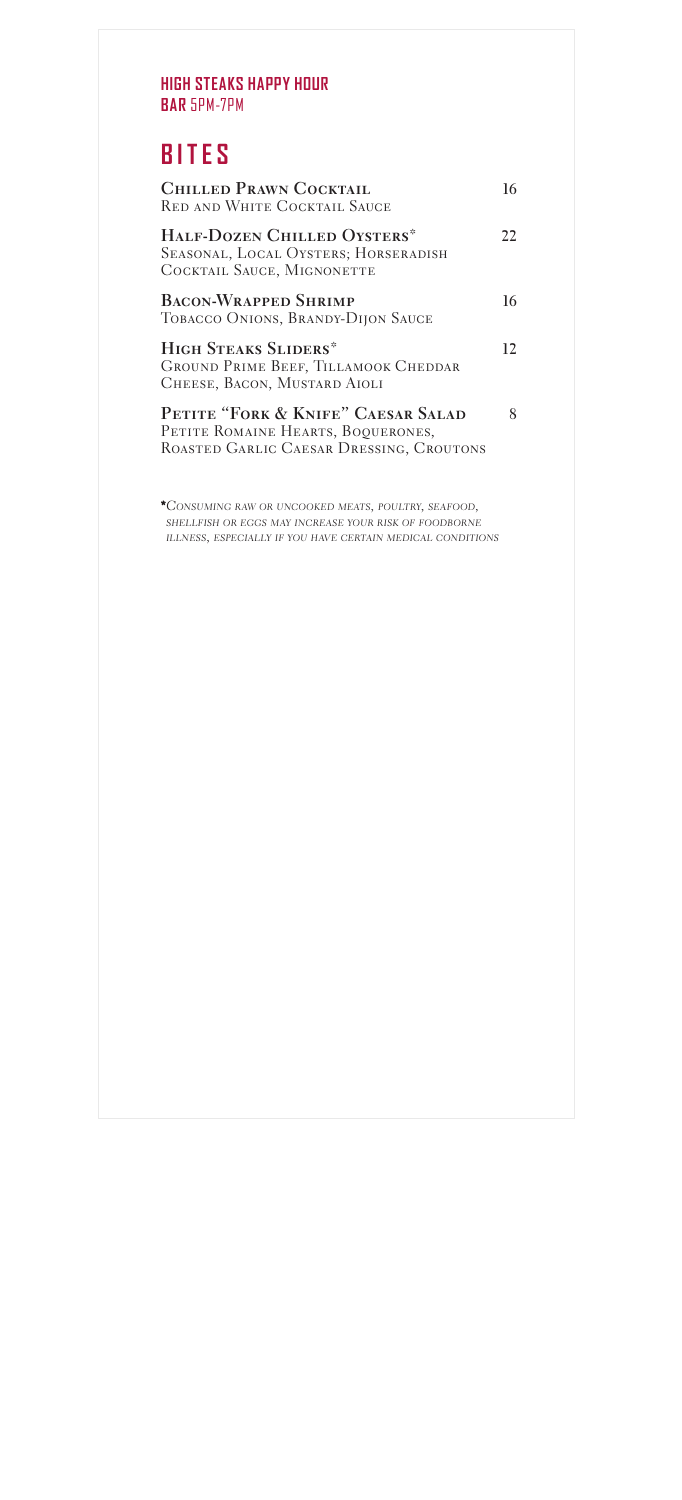## **S P A R K L I N G**

| <b>ADKINS FAMILY VINEYARDS</b><br><b>SPARKLING PEACH</b>    |    |
|-------------------------------------------------------------|----|
| <b>ADKINS FAMILY VINEYARDS</b><br>WHITE VIOGNIER            |    |
| <b>STELLINA DI NOTTE</b><br>PROSECCO                        |    |
| <b>SCHRAMSBERG BLANC DE BLANCS</b><br><b>NAPA</b>           | 10 |
| <b>VEUVE CLICOUOT YELLOW LABEL BRUT</b><br><b>CHAMPAGNE</b> | 13 |
| <b>STERLING VINEYARDS ROSÉ</b><br><b>CALIFORNIA</b>         |    |

# **WHITES & ROSÉ**

| <b>SAUVIGNON BLANC, MATUA</b><br>MARLBOROUGH, NZ, 2020 | 6  |
|--------------------------------------------------------|----|
| <b>PINOT GRIS</b><br>WILLAMETTE VALLEY VINEYARDS, 2019 | 6  |
| <b>CHARDONNAY, STAGS' LEAP WINERY</b><br>NAPA, 2019    | 8  |
| <b>CHARDONNAY, ROMBAUER</b><br>CARNEROS, 2019          | 12 |
| MOSCATO, LA FIERA<br><b>ITALY, NV</b>                  | 5  |
| RIESLING, CLEAN SLATE<br>MOSEL, 2019                   | 7  |
| ROSÉ, BORSAO, CAMPO DE BORJA<br>SPAIN, 2019            | 6  |
| WHITE BLEND, ADKINS "GREAT WHITE"<br>Lodi              | 4  |
|                                                        |    |